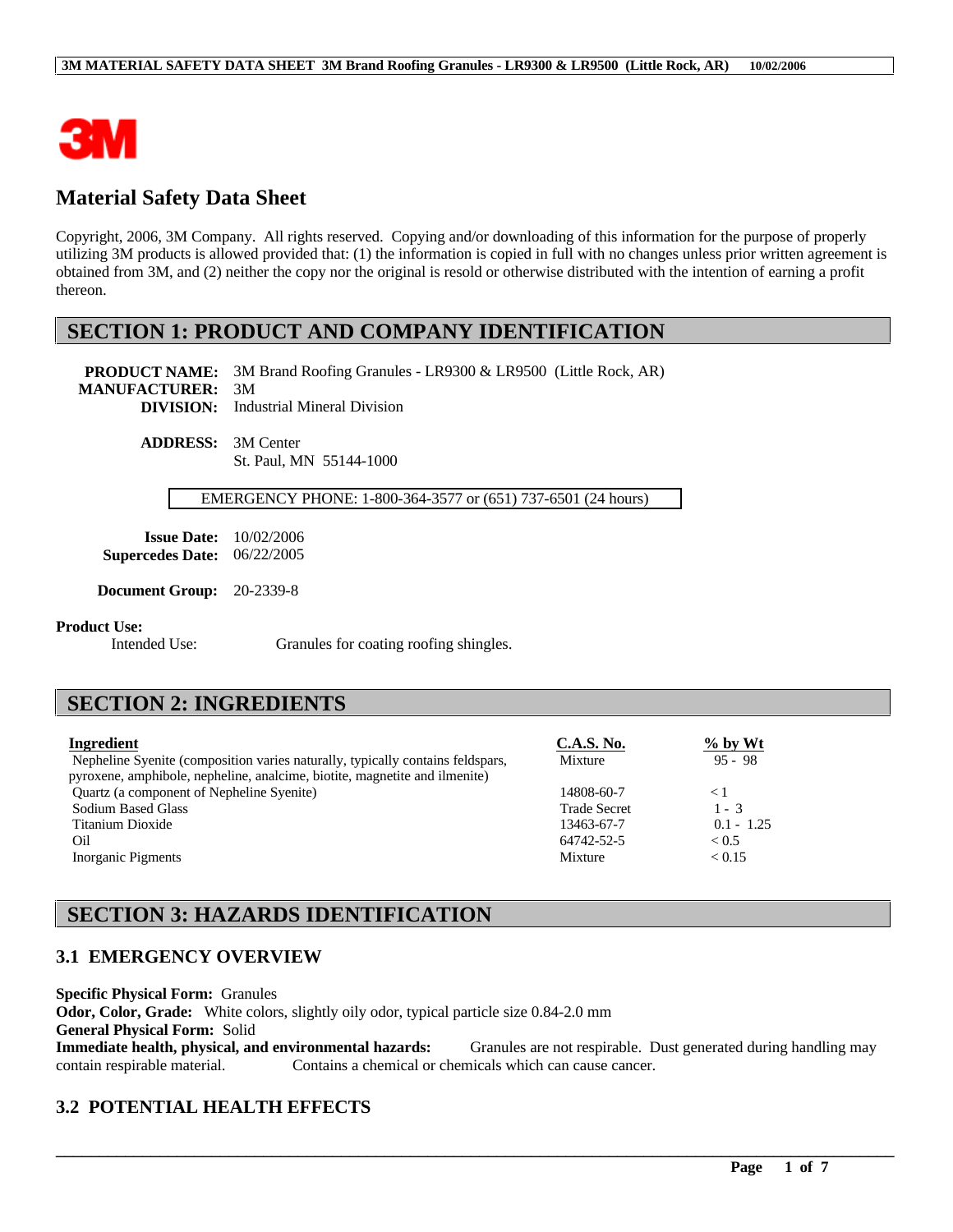**Eye Contact:**

Mechanical eye irritation: Signs/symptoms may include pain, redness, tearing and corneal abrasion.

#### **Skin Contact:**

Mechanical Skin irritation: Signs/symptoms may include abrasion, redness, pain, and itching.

#### **Inhalation:**

Respiratory Tract Irritation: Signs/symptoms may include cough, sneezing, nasal discharge, headache, hoarseness, and nose and throat pain.

Prolonged or repeated exposure may cause:

Silicosis: Signs/symptoms may include breathlessness, weakness, chest pain, persistent cough, increased amounts of sputum, and heart disease.

#### **Ingestion:**

No health effects are expected.

#### **Carcinogenicity:**

Contains a chemical or chemicals which can cause cancer.

| Ingredient                       | <b>C.A.S. No.</b> |
|----------------------------------|-------------------|
| Quartz (a component of Nepheline | 14808-60-         |
| Syenite)                         |                   |
| Quartz (a component of Nepheline | 14808-60-         |
| Syenite)                         |                   |

**I**<br> **I**<br> **Internation**<br> **Internation** 

Group 1 International Agency for Research on Cancer

7 Known human carcinogen National Toxicology Program Carcinogens

## **SECTION 4: FIRST AID MEASURES**

### **4.1 FIRST AID PROCEDURES**

The following first aid recommendations are based on an assumption that appropriate personal and industrial hygiene practices are followed.

\_\_\_\_\_\_\_\_\_\_\_\_\_\_\_\_\_\_\_\_\_\_\_\_\_\_\_\_\_\_\_\_\_\_\_\_\_\_\_\_\_\_\_\_\_\_\_\_\_\_\_\_\_\_\_\_\_\_\_\_\_\_\_\_\_\_\_\_\_\_\_\_\_\_\_\_\_\_\_\_\_\_\_\_\_\_\_\_\_\_\_\_\_\_\_\_\_

**Eye Contact:** Flush eyes with large amounts of water. If signs/symptoms persist, get medical attention.

**Skin Contact:** Wash affected area with soap and water. If signs/symptoms develop, get medical attention.

**Inhalation:** Remove person to fresh air. If signs/symptoms develop, get medical attention.

**If Swallowed:** No need for first aid is anticipated.

## **SECTION 5: FIRE FIGHTING MEASURES**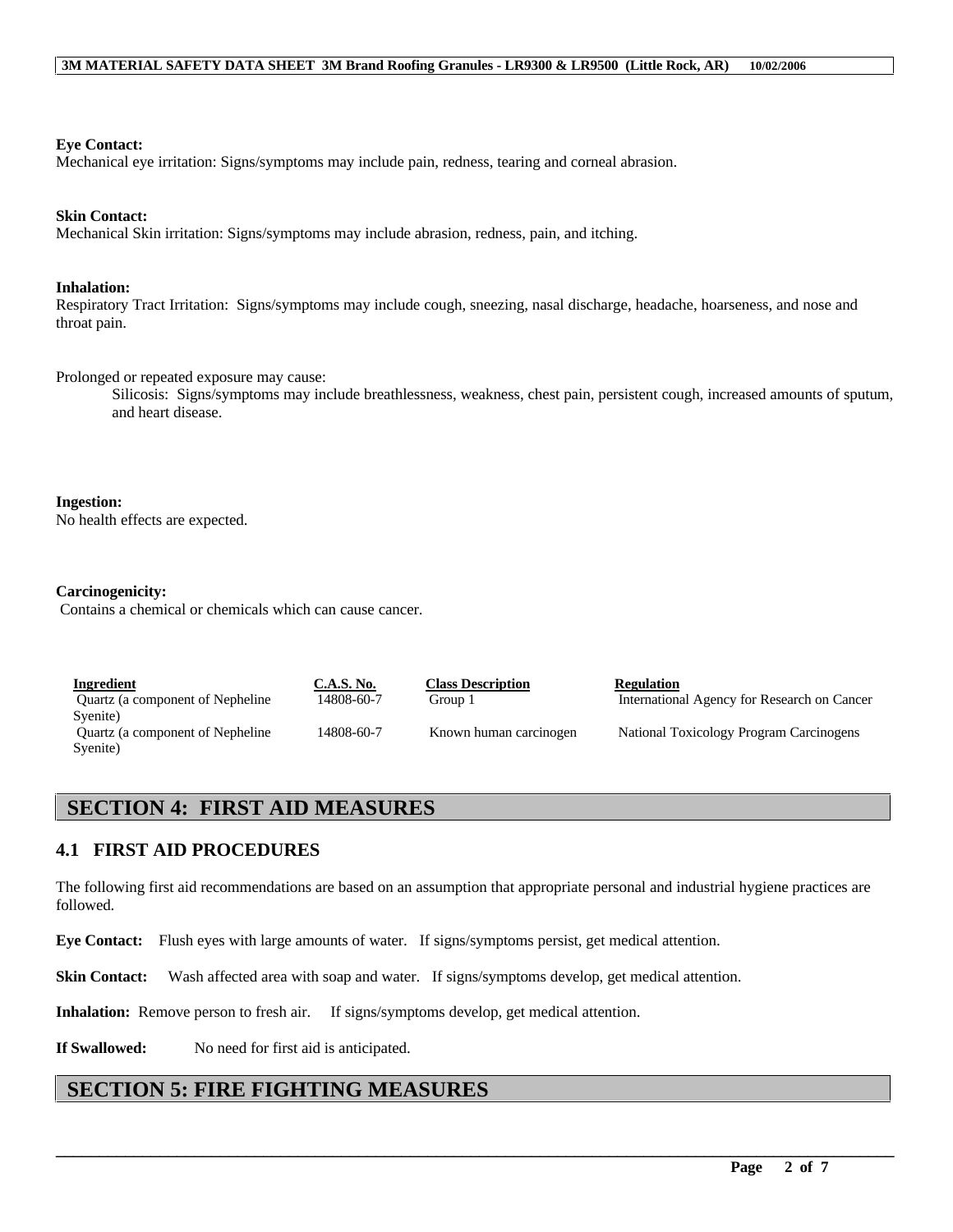### **5.1 FLAMMABLE PROPERTIES**

| <b>Autoignition temperature</b> | Not Applicable        |
|---------------------------------|-----------------------|
| <b>Flash Point</b>              | <i>Not Applicable</i> |
| <b>Flammable Limits - LEL</b>   | Not Applicable        |
| <b>Flammable Limits - UEL</b>   | Not Applicable        |

### **5.2 EXTINGUISHING MEDIA**

Non-combustible. Choose material suitable for surrounding fire. Material will not burn.

### **5.3 PROTECTION OF FIRE FIGHTERS**

**Special Fire Fighting Procedures:** Wear full protective equipment (Bunker Gear) and a self-contained breathing apparatus (SCBA).

Unusual Fire and Explosion Hazards: Not applicable.

## **SECTION 6: ACCIDENTAL RELEASE MEASURES**

**Accidental Release Measures:** Observe precautions from other sections. Call 3M- HELPS line (1-800-364-3577) for more information on handling and managing the spill. Reclaim undamaged product. Collect as much of the spilled material as possible. Clean up residue with detergent and water. Place in a closed container approved for transportation by appropriate authorities. Dispose of collected material as soon as possible.

**In the event of a release of this material, the user should determine if the release qualifies as reportable according to local, state, and federal regulations.**

# **SECTION 7: HANDLING AND STORAGE**

### **7.1 HANDLING**

For industrial or professional use only. Use general dilution ventilation and/or local exhaust ventilation to control airborne exposures to below Occupational Exposure Limits. If ventilation is not adequate, use respiratory protection equipment. 3M does not recommend material handling methods that could damage the coating or base mineral. In particular, roofing granules should not be conveyed pneumatically, via screw conveyors, or used as a sand blasting media. These uses can cause coating and base mineral attrition which may lead to increased levels of dust generation.

\_\_\_\_\_\_\_\_\_\_\_\_\_\_\_\_\_\_\_\_\_\_\_\_\_\_\_\_\_\_\_\_\_\_\_\_\_\_\_\_\_\_\_\_\_\_\_\_\_\_\_\_\_\_\_\_\_\_\_\_\_\_\_\_\_\_\_\_\_\_\_\_\_\_\_\_\_\_\_\_\_\_\_\_\_\_\_\_\_\_\_\_\_\_\_\_\_

### **7.2 STORAGE**

Not applicable.

# **SECTION 8: EXPOSURE CONTROLS/PERSONAL PROTECTION**

### **8.1 ENGINEERING CONTROLS**

Use with appropriate local exhaust ventilation. Provide local exhaust ventilation at transfer points.

## **8.2 PERSONAL PROTECTIVE EQUIPMENT (PPE)**

#### **8.2.1 Eye/Face Protection**

Avoid eye contact.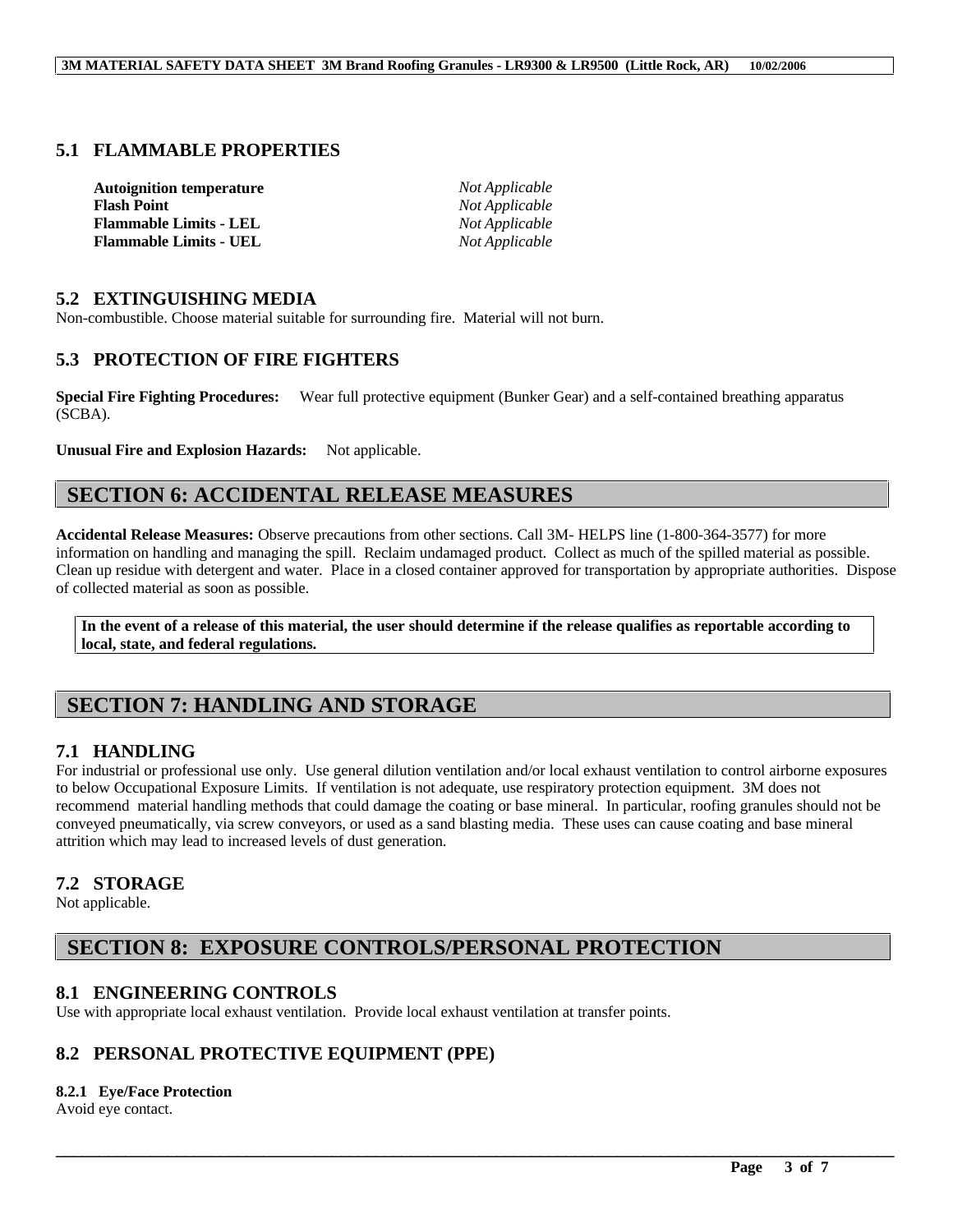The following eye protection(s) are recommended: Safety Glasses with side shields.

#### **8.2.2 Skin Protection**

Gloves not normally required. Avoid prolonged or repeated skin contact.

#### **8.2.3 Respiratory Protection**

Select one of the following NIOSH approved respirators based on airborne concentration of contaminants and in accordance with OSHA regulations: Half mask R95 particulate respirator, Half mask or full facepiece air-purifying respirator with N100 particulate filters, Half facepiece or fullface air-purifying respirator with P100 particulate filters, Half facepiece or fullface air-purifying respirator with P95 particulate filters, Half facepiece or fullface air-purifying respirator with N95 particulate filters. Consult the current 3M Respiratory Selection Guide for additional information or call 1-800-243-4630 for 3M technical assistance.

#### **8.2.4 Prevention of Swallowing**

Not applicable. Wash hands after handling and before eating.

### **8.3 EXPOSURE GUIDELINES**

| Ingredient                                                                                                                    | <b>Authority</b> | <b>Type</b>        | Limit             | <b>Additional Information</b> |
|-------------------------------------------------------------------------------------------------------------------------------|------------------|--------------------|-------------------|-------------------------------|
| Quartz (a component of Nepheline Syenite)                                                                                     | <b>ACGIH</b>     | TWA, respirable    | $0.025$ mg/m3     | Table A2                      |
| Quartz (a component of Nepheline Syenite)                                                                                     | OSHA             | TWA, respirable    | $0.1$ mg/m $3$    | Table Z-1A                    |
| Titanium Dioxide                                                                                                              | <b>ACGIH</b>     | TWA                | $10 \text{ mg/m}$ | Table A4                      |
| Titanium Dioxide                                                                                                              | <b>CMRG</b>      | TWA, as respirable | $5 \text{ mg/m}$  |                               |
|                                                                                                                               |                  | dust               |                   |                               |
| Titanium Dioxide                                                                                                              | <b>OSHA</b>      | TWA, Vacated, as   | $10 \text{ mg/m}$ |                               |
|                                                                                                                               |                  | dust               |                   |                               |
| Titanium Dioxide                                                                                                              | <b>OSHA</b>      | TWA, as total dust | $15 \text{ mg/m}$ | Table Z-1                     |
| VAC Vessted DEL Vessted Demissible Experience Limits (DEL) are enforced as the OCUA DEL in some states. Charlesvith way loose |                  |                    |                   |                               |

 VAC Vacated PEL:Vacated Permissible Exposure Limits [PEL] are enforced as the OSHA PEL in some states. Check with your local regulatory agency.

### SOURCE OF EXPOSURE LIMIT DATA:

ACGIH: American Conference of Governmental Industrial Hygienists

CMRG: Chemical Manufacturer Recommended Guideline

OSHA: Occupational Safety and Health Administration

AIHA: American Industrial Hygiene Association Workplace Environmental Exposure Level (WEEL)

## **SECTION 9: PHYSICAL AND CHEMICAL PROPERTIES**

**Specific Physical Form:** Granules **General Physical Form:** Solid **Autoignition temperature** *Not Applicable* **Flash Point** *Not Applicable* **Flammable Limits - LEL** *Not Applicable* **Flammable Limits - UEL** *Not Applicable* **Boiling point** *Not Applicable*

**Odor, Color, Grade:** White colors, slightly oily odor, typical particle size 0.84-2.0 mm

**Specific Gravity** 2.6 - 2.7 [*Ref Std:* WATER=1]

**Melting point** *Not Applicable*

\_\_\_\_\_\_\_\_\_\_\_\_\_\_\_\_\_\_\_\_\_\_\_\_\_\_\_\_\_\_\_\_\_\_\_\_\_\_\_\_\_\_\_\_\_\_\_\_\_\_\_\_\_\_\_\_\_\_\_\_\_\_\_\_\_\_\_\_\_\_\_\_\_\_\_\_\_\_\_\_\_\_\_\_\_\_\_\_\_\_\_\_\_\_\_\_\_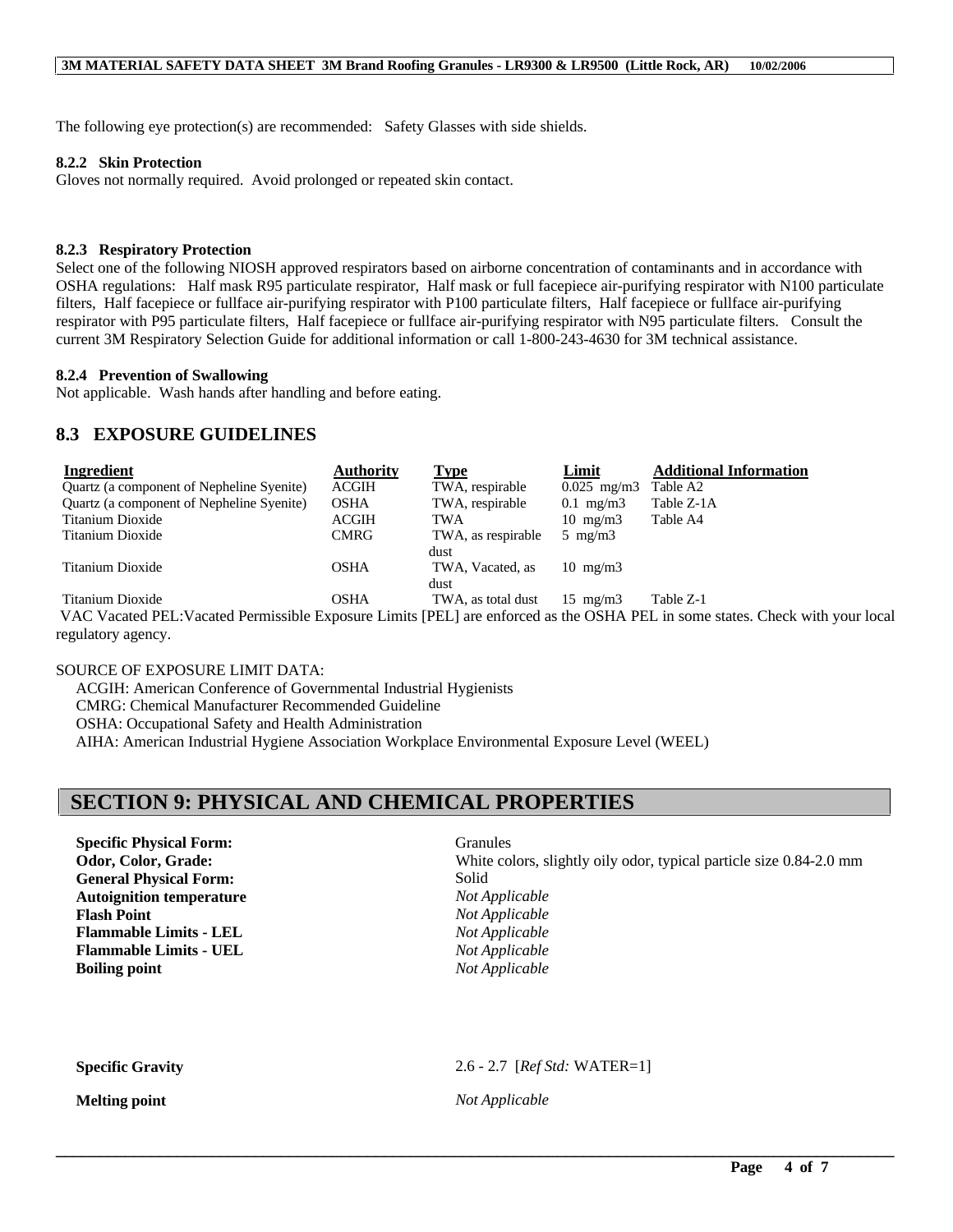#### **3M MATERIAL SAFETY DATA SHEET 3M Brand Roofing Granules - LR9300 & LR9500 (Little Rock, AR) 10/02/2006**

**Solubility In Water** *Not Applicable*

**Percent volatile** Nil

# **SECTION 10: STABILITY AND REACTIVITY**

**Stability:** Stable.

**Materials and Conditions to Avoid:** None known

**Hazardous Polymerization:** Hazardous polymerization will not occur.

**Hazardous Decomposition:** NONE

# **SECTION 11: TOXICOLOGICAL INFORMATION**

Please contact the address listed on the first page of the MSDS for Toxicological Information on this material and/or its components.

# **SECTION 12: ECOLOGICAL INFORMATION**

## **ECOTOXICOLOGICAL INFORMATION**

Not determined.

## **CHEMICAL FATE INFORMATION**

Not determined.

## **SECTION 13: DISPOSAL CONSIDERATIONS**

**Waste Disposal Method:** Reclaim if feasible. Since regulations vary, consult applicable regulations or authorities before disposal.

### **EPA Hazardous Waste Number (RCRA):** Not regulated

**Since regulations vary, consult applicable regulations or authorities before disposal.**

# **SECTION 14:TRANSPORT INFORMATION**

### **ID Number(s):**

98-0111-1341-6, 98-0111-1400-0, 98-0111-1761-5, 98-0111-1762-3, 98-0111-1763-1, 98-0111-1764-9, 98-0111-1995-9

\_\_\_\_\_\_\_\_\_\_\_\_\_\_\_\_\_\_\_\_\_\_\_\_\_\_\_\_\_\_\_\_\_\_\_\_\_\_\_\_\_\_\_\_\_\_\_\_\_\_\_\_\_\_\_\_\_\_\_\_\_\_\_\_\_\_\_\_\_\_\_\_\_\_\_\_\_\_\_\_\_\_\_\_\_\_\_\_\_\_\_\_\_\_\_\_\_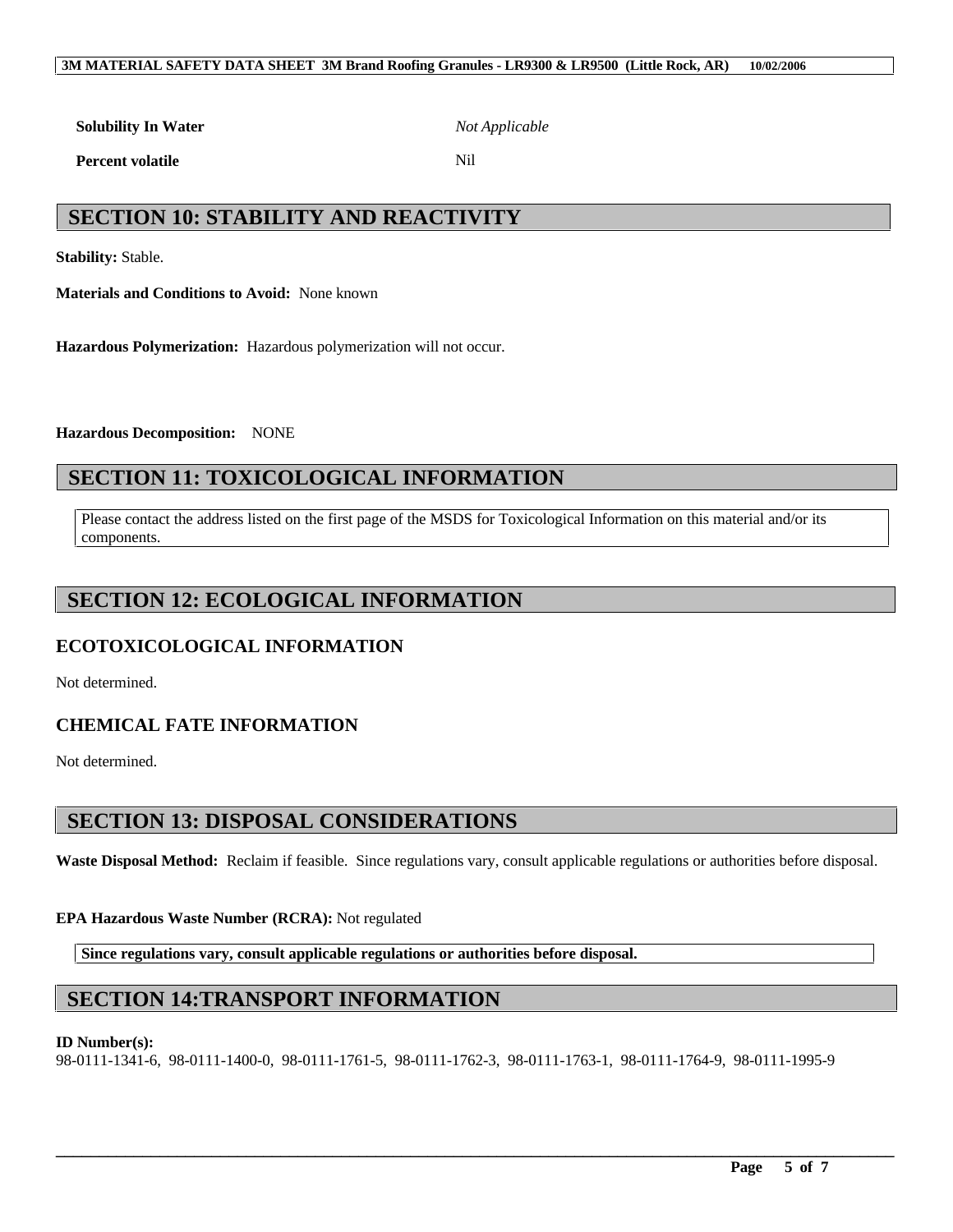#### **3M MATERIAL SAFETY DATA SHEET 3M Brand Roofing Granules - LR9300 & LR9500 (Little Rock, AR) 10/02/2006**

**Please contact the emergency numbers listed on the first page of the MSDS for Transportation Information for this material.**

## **SECTION 15: REGULATORY INFORMATION**

### **US FEDERAL REGULATIONS**

Contact 3M for more information.

#### **311/312 Hazard Categories:**

Fire Hazard - No Pressure Hazard - No Reactivity Hazard - No Immediate Hazard - Yes Delayed Hazard - Yes

**STATE REGULATIONS**

Contact 3M for more information.

### **CALIFORNIA PROPOSITION 65**

**Ingredient C.A.S. No. Classification** SILICA, CRYSTALLINE (AIRBORNE PARTICLES OF RESPIRABLE SIZE)

NONE \*\* Carcinogen

\*\* WARNING: contains a chemical which can cause cancer.

### **CHEMICAL INVENTORIES**

The components of this product are in compliance with the chemical notification requirements of TSCA.

Contact 3M for more information.

**INTERNATIONAL REGULATIONS**

Contact 3M for more information.

## **ADDITIONAL INFORMATION**

Not California Code of Regulations (CCR) Title 22 hazardous waste.

#### **This MSDS has been prepared to meet the U.S. OSHA Hazard Communication Standard, 29 CFR 1910.1200.**

\_\_\_\_\_\_\_\_\_\_\_\_\_\_\_\_\_\_\_\_\_\_\_\_\_\_\_\_\_\_\_\_\_\_\_\_\_\_\_\_\_\_\_\_\_\_\_\_\_\_\_\_\_\_\_\_\_\_\_\_\_\_\_\_\_\_\_\_\_\_\_\_\_\_\_\_\_\_\_\_\_\_\_\_\_\_\_\_\_\_\_\_\_\_\_\_\_